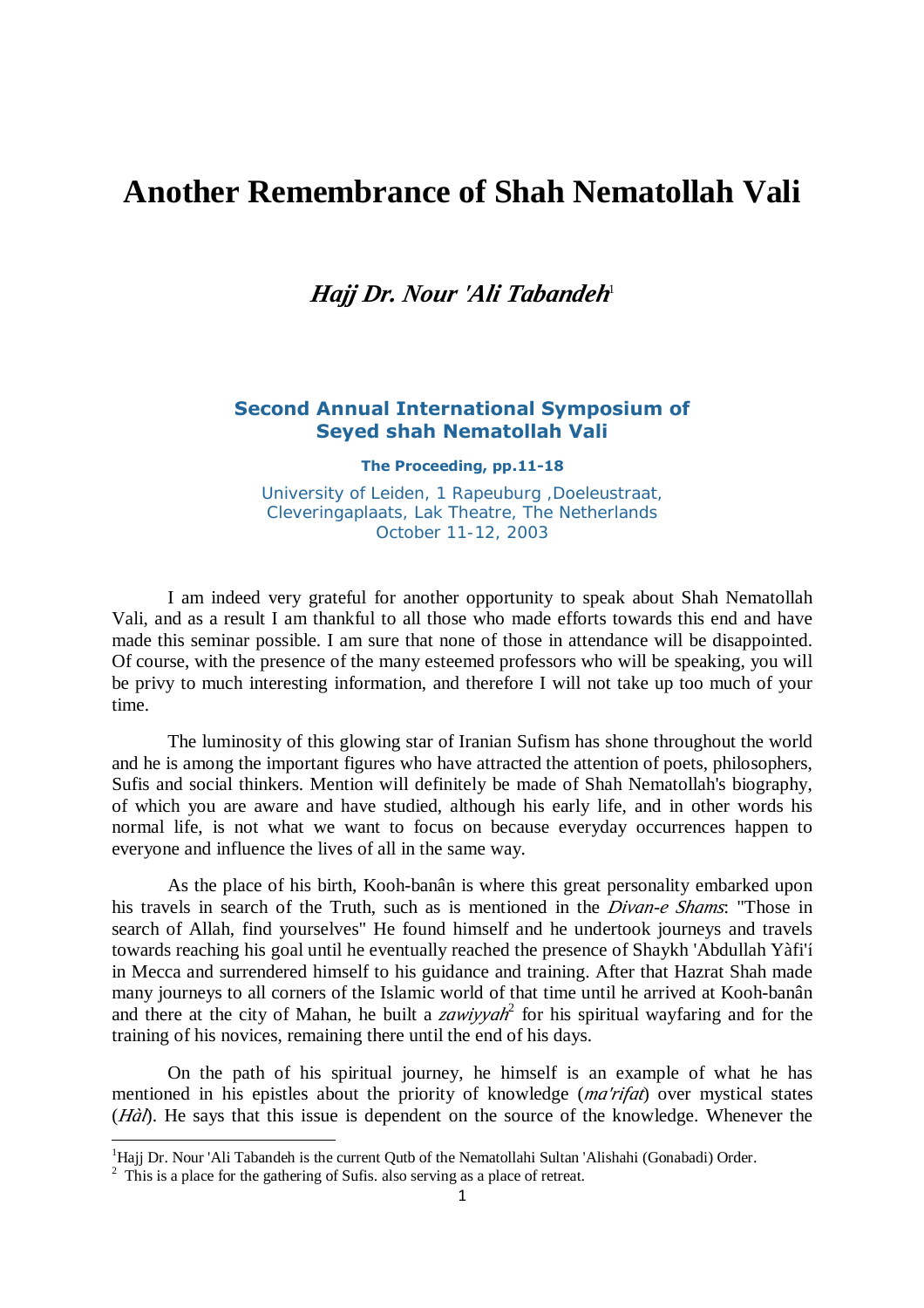knowledge is from the source of knowledge, it is more honorable than a mystical state. He adds that acquired knowledge is of a lower rank than mystical states and in this case states are more definite. But if the knowledge, that is, the relation that is called knowledge, becomes manifest in the world of unveiling, this knowledge is more important than mystical states. This is what is meant by knowledge obtained through unveiling.

He himself was in search of Allah, and as was usual, he began his pursuit of it in the exoteric sciences. After this search and realizing that this knowledge alone could not guide man, he turned to spiritual states and armed with the weapon of the acquired sciences, discovered many sciences. He wrote many epistles, some sixty odd of which are available, and it is said that there were about three hundred of them. At any rate of these sixty odd epistles, his acquired and revealed knowledge through mystical states is shown.

In order that we can understand a small example of his knowledge through unveiling, we will refer to an interesting story mentioned by the mystic *Dàràshukêh* in his book *Sakinat*  al-Awliyà' concerning the biography of his shaykh<sup>3</sup>. He says every morning he went to be at the service of his guide, and others who were devoted to him would also attend to benefit from what he might happen to say. One morning he noticed that his shaykh was feeling physically unwell, as if he had a fever. He asked the shaykh about his health. He replied that the previous night he had not slept, ran a fever, and had a pimple on his eyelid that bothered him much. In short, there was some such discussion as this. One of those devoted to him became very upset, and because of being so upset he became withdrawn and cut off from this world. After a period when the novice had returned to his normal state, he asked his shaykh to order a cucumber and to put the seeds on his eye. The shaykh accepted his prescription and carried it out. Fortunately, his illness was alleviated. Afterward, someone asked the shaykh. "How is it that you are the shaykh and he is the novice, yet you did not understand the matter, but he did?" The shaykh replied, "I consider illness and good health to be guests from God. So, although I was about to seek a cure in the usual way, I was not upset. But this Sufi became so upset because of my illness that he was taken to a world where he saw the realities of things, the very world where the Prophet asked God, '0 my God! Show me things as they are!<sup>4</sup> In that world, where one can see the realities of all creatures of God, he also found that attribute of the cucumber. After he returned from that spiritual journey, he brought back that souvenir."<sup>5</sup>

This is knowledge through unveiling, in which there is no doubt and it is more elevated than the mystical state. Shah Nematollah himself also had passed through all of the stages of which he makes mention.

Aside from this, Hazrat Shah Nematollah also held spiritual influence within the society and he trained and spread his benevolence to people of all social levels, and many of the rulers benefited from him. It is even well known that Tamerlane<sup>6</sup> held him in great respect. The point must be made here that unfortunately we have the habit of seeing things only in black and white, and since we know Tamerlane to have been a bloodthirsty man, some of us do not consider anything he may have done to be good. This is the fault of past historians, but all of the details about a person or a society need to be explained. The good must be seen as good and the bad seen as bad. The prophet Lot did not curse the people in his society, but says:

 $\overline{\phantom{a}}$ 

<sup>&</sup>lt;sup>3</sup> Sakinat al-Awliya', ed. Tarachand and Jalali Na'ini (Tehran: Elmi, 1965).

<sup>&</sup>lt;sup>4</sup> A similar hadith is narrated in "Awali al-Li'ali, ed. Ibn Abu Jumhur al-Ahsa'i. Vol. 4. p. 132.

<sup>&</sup>lt;sup>5</sup> This story is a summary - rather than a direct quotation - from the one told in Sakinat al-Awliya', pp. 138-139.

<sup>&</sup>lt;sup>6</sup> Tatar conqueror in southern and western Asia: ruler of Samarqand 1369-1405. [Tr.]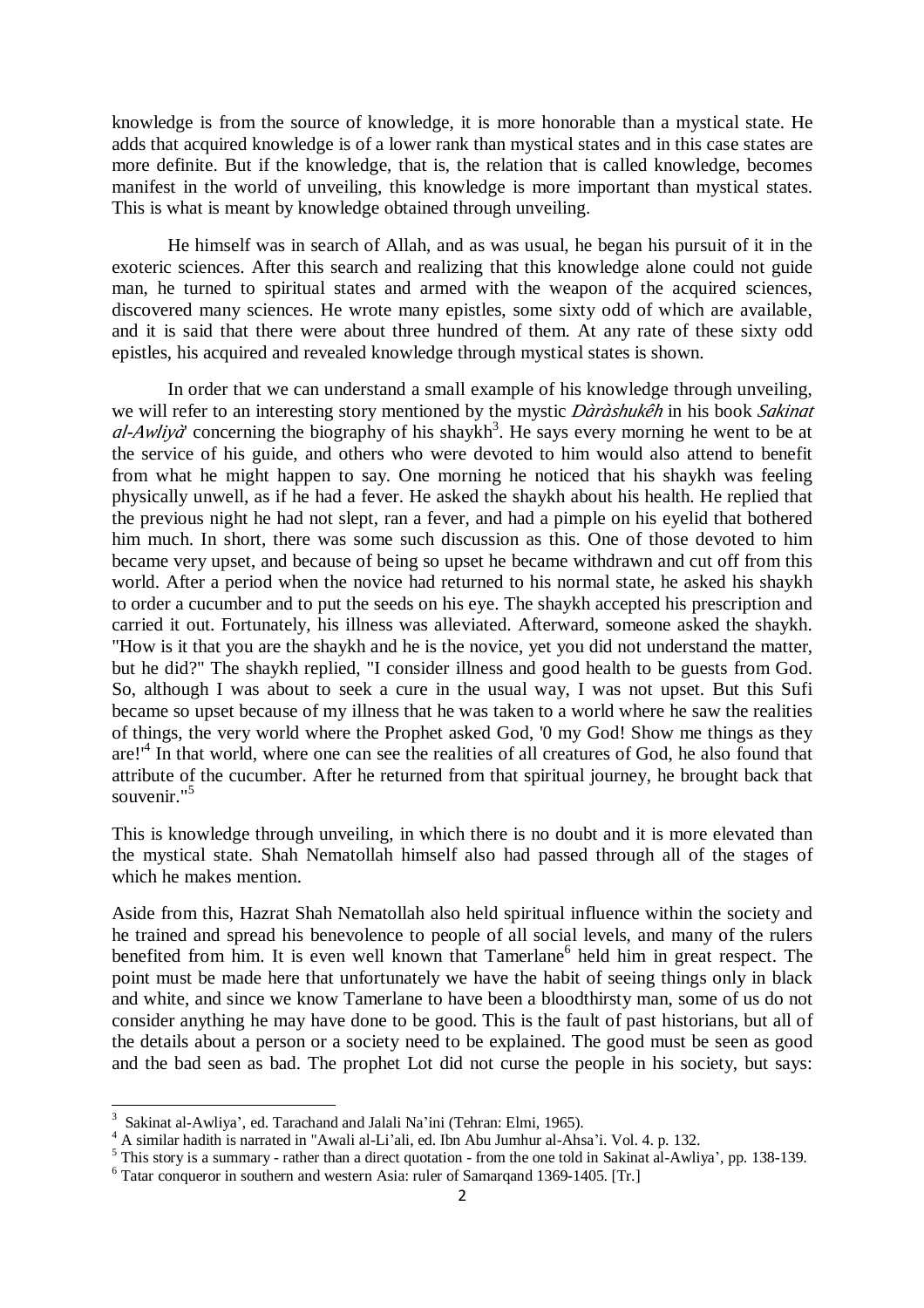(*verily, I am one who abhors your deeds*),<sup>7</sup> meaning that he was averse to their deeds, not to them as persons. It was not by carnage alone that Tamerlane took over the world. He showed great respect and courtesy toward religious leaders and those in whom the people placed their trust and to whom they were devoted. He was also a friend of the Islamic sciences. It is well known that he donated the proceeds from six hundred villages in trust to Shaykh Safíuddín Ardibílí. Likewise, he also held Shah Nematollah Vali in great esteem. Once because of some occasion, Shah Nematollah Vali said to him:

#### *My kingdom is <sup>a</sup> world without end.*

#### *Your kingdom is from khata to shiraz*

Also Shahrukh, the son of Tamerlane, who after his father became the ruler of Khorasan, witnessed his fathers respect for Hazrat Shah Nematollah and he himself followed this pattern. It is obvious that this respect provided a reason for jealousy and even at one of the gatherings where Hazrat Shah Burhànuddín Khalilullàh, the eldest son and successor of Shah Nematollah Vali paid the same Shahrukh a visit, he rode right up to the building door and, as was his custom, sat right next to the Amir.

One of those present at the gathering, out of his own jealousy said: "How much better it would have been if Hazrat Burhànuddín had observed the necessary etiquette toward the ruler and because the king is the leader, he should not have ridden right up to the door of the building, nor sat next to the king, because all pay their respects standing," also adding other things of this sort. In reply, Burhànuddín said: "My father visited the king's father in the very same manner and also it is not proper in my rank that I should stand. I heard my father say, 'If someone expects that I stand in his or her presence that person is illegitimate."' This in actuality was also a metaphor. The king said to the courtier: "Do not interfere. This does not concern you." This shows what great respect was paid to Hazrat Shah Nematollah Vall.

As a result of the great respect and interest that the Indian Kings had for Shi'ism, Hazrat Shah Nematollah Vali was repeatedly invited to that country. He sent Shah Burhànuddín Khalilullàh there, where he stayed for some time, and because his brothers and other members of his family married Indian princesses and formed relationships, they practically became residents of that land. Even after Hazrat Shah, they remained there and for some time the Nematollahi Order spread throughout India.

In many writings and books it has been mentioned that the founder and originator of the Nematollahi Order is Shah Nematollah Vali. This statement might be somewhat dubious to those not acquainted with matters of mysticism. This is because the words 'founder' and 'originator' are usually used for founders or originators of new schools of thought, sects or religions. A principle tenet of Sufism and 'irfan' is that the permission for training must be received from an authorized religious leader and it is not sufficient if attained only from books, otherwise if it was sufficient to attain this from books, the Qur'an which is the most sublime of books, would have been able to guide all people. In that case, all those who read the Qur'an, including the Khawàrij, whose foreheads bore the marks of prolonged prostrations in prayer, should have been refomed. Therefore, one must be trained by a guide and a leader. Who is this leader'? According to Mowlana [Rumi]:

*Since many <sup>a</sup> devil has the face of <sup>a</sup> man,* 

 $7$  Ouran (26:168).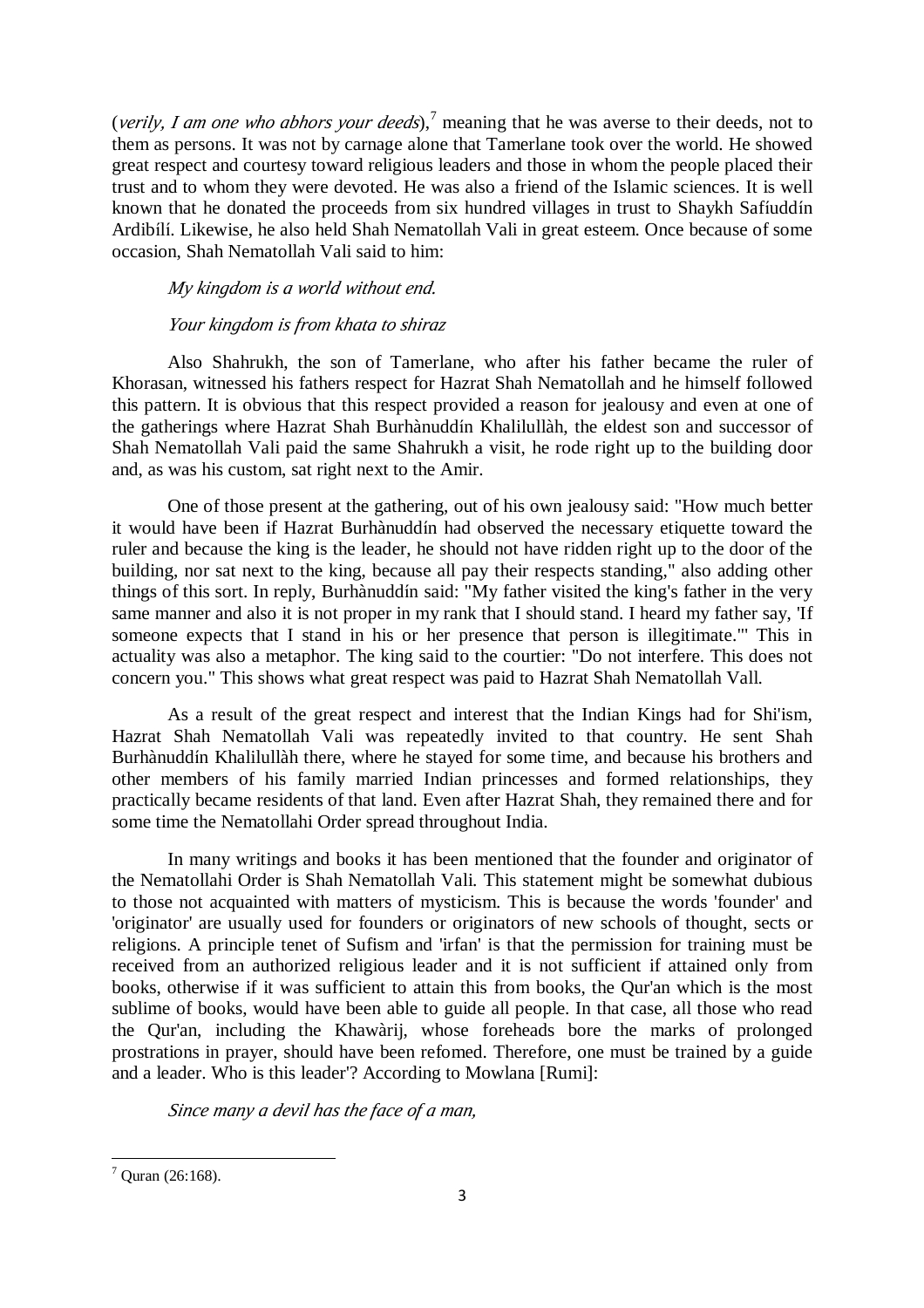## *One must not give one's hand to just anyone. 8*

Towards the end of the Prophet's (*æ*) era and after him at the time of Abu Bakr, Musailímàh Kadhdhàb had created a religion, and Aswad 'Ansi also did the same, but these soon disappeared because there was no spiritual, social or scientific base behind it. Our Wali 'Ali ('*a*) is known as the leader of the Sufis and leader of the Shi'ia because he received direct training from the Prophet (*æ*), and' Ali ('*a*) is called Imam because the Prophet (*æ*) specified this, In the same way, after 'Ali ('*a*) we know his son Hasan to be Imam, because he was explicitly appointed by Imam 'Ali. From this it can be reasoned that every leader must be chosen by the previous one. In the same way that the Prophet and Imams were not chosen by the people, rather by Allah, the leaders that follow must indirectly be chosen through divine inspiration, meaning that every leader must choose his successor after him, and this is the very situation that occurred in the period of the twelve Shi'ite Imams.

After the occultation of the twelfth Imam, the issues of education and training in Islamic law (*shari'ah*) and the spiritual path (*tariqah*) became separated. The Imam dispatched the work of *shari'ah* to the jurisprudents, such as is narrated from Imam Sàdiq *('a)*: "It is a responsibility of the people to follow any jurisprudent who has self-control, protects his religion, opposes his carnal desires and follows the orders of his Mowla (Master)." Therefore, it is obligatory on every religiously duty-bound person to search for and follow any of the jurisprudents who possess these characteristics. This of course concerns action and not belief. But in the period of occultation of the Imam the permission for spiritual initiation (*bay 'ail*) and guidance was given to Junayd Baghdadi and he was given the permission to choose his successor and that successor to do the same and so on until the day of Resurrection. This connection of the continuous presence of the spiritual leader is called *'silsilah'* (chain or order) in Sufism. Therefore when *silsilah* Nematollahi is mentioned it refers to the chain or permission, which Shah Seyed Nematollah Vali had at the time, him being part of a chain. Other than this, Shah Nematollah Vali was no different as concerns religious leadership to his shaykh, Hazrat Shaykh Abdullah Yàfi'í or his successor Hazrat Shah Burhànuddín Khalilullàh, and they were all equal. According to various circumstances and situations, the great mystics and religious leaders, excelled over others, e.g. socially, or when the period called for specific changes in the order or in rulings given. Because of this, the order was thereafter named after that particular leader, e.g. Suhrawardiyyah order, meaning the order after Shaykh Shahabuddín Suhrawardi or Nematollahi which means the same order where Shah Nematollah was one of the shaykhs and then became the spiritual pillar (*qutb*) and after Hazrat Shah Nematollah Vali became famous under the name of this great personality.

Now the reasons for the uniqueness of Hazrat Shah, which led to the order being named after him, are most present in the outstanding characteristics of the order and for further information we must refer to the relevant detailed books, but here I will mention some of the important issues. One is the matter of being occupied with work, while being idle is unacceptable in this order. Another matter is observing a balance between spiritual states of sobriety (*æahw*) and intoxication (*sukr*), and yet another being the elimination of sama'. Of course there are other issues, but for now they are not part of the present discussion.

The matter which we will discuss here, is that of *sama*' and music.

Music comes from the order and harmony of sounds and voices. e.g. when you sit

<sup>8</sup> Mathnavi, Bk. I. 316.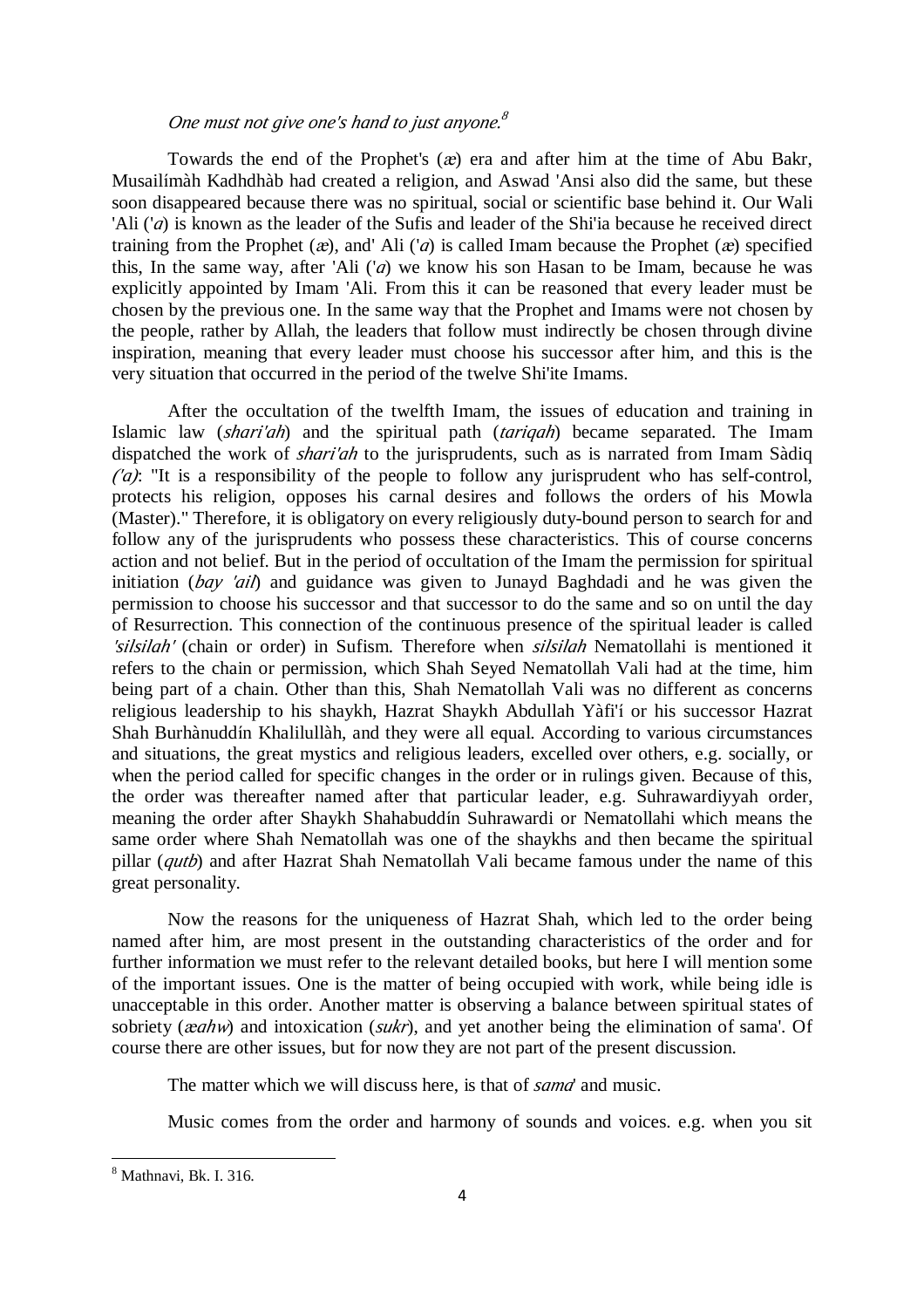down next to a mountain river, the sounds of the small waterfalls, of the river and the leaves of the trees as they make contact with one another, together form a special music which moves the mystic, an inner movement, meaning attention to Allah and His remembrance, Therefore, it can be said that music itself cannot be generally prohibited, In one of his poems, Sa'di tells the following story:

*Last night <sup>a</sup> fowl cried at the morning. Reason and patience were carried away with tolerance and consciousness. One of my sincere friends, When my voice reached his ears, Said, "I did not believe that you Could be so confused at the noise of <sup>a</sup> fowl! " I said, "This is not <sup>a</sup> condition for humanity: That the fowl sings praise, and I be silent. " 9* 

This itself is a type of music or in other words samà'. Following this, Sa'di says:

*The camel, by the song of íts driver; reaches <sup>a</sup> state and dances.* 

In this line there is an allusion to *Hudà*. *Hudà* was a specific music song by the camel herdsmen which excited the camels and they in turn would be stirred to movement. It has been narrated that there once was a caravan that was destined to leave Baghdad and travel to Isfahan. The camel herdsman sang a very attractive song, (*Hudà*). They moved forward all night and he sang all night. The camels ran the whole way such that they arrived in Isfahan in the morning, but all of the camels died from exhaustion and increased heartbeats.

 The principle effect of music is undeniable. The obvious effect that music has on man may be used in the path of drawing man near to Allah and to the remembrance of human and spiritual responsibilities; but it may also lead to the path away from God and to surrender to carnal desires.

 Thus, music can be considered in two ways: firstly, music which draws man towards God, e.g. the reading of Sufi books in a melodious voice which is now the practice in Sufi gatherings, or what Sa'di expresses about the cock's crow which is at the time of the morning prayer. This is music, which draws man close to God; and, of course, this type of music cannot be prohibited. In contrast to this, there is music which pulls man away from God. Much of the music of today is of this latter type, meaning that a necessary consequence of this music is that it causes the incitement of feelings, instincts and lusts. In such a case it is obvious that music is prohibited and this is the very music which is referred to in Islam as *ghinà*. In actuality, *ghinà* is music which draws man away from God.

 With such a distinction, how is it that some would place a universal prohibition on music? This is because there is an ambiguous distinction between divine music and *ghinà*, and it is impossible to formulate a criterion by which to specify the boundary between them. In reality, those who view themselves as responsible for protecting man's morality generally

<sup>&</sup>lt;sup>9</sup> Sa'di. Golistan, ed, Gholam Husayn Yusufi (Tehran: 1368/1989), 97.